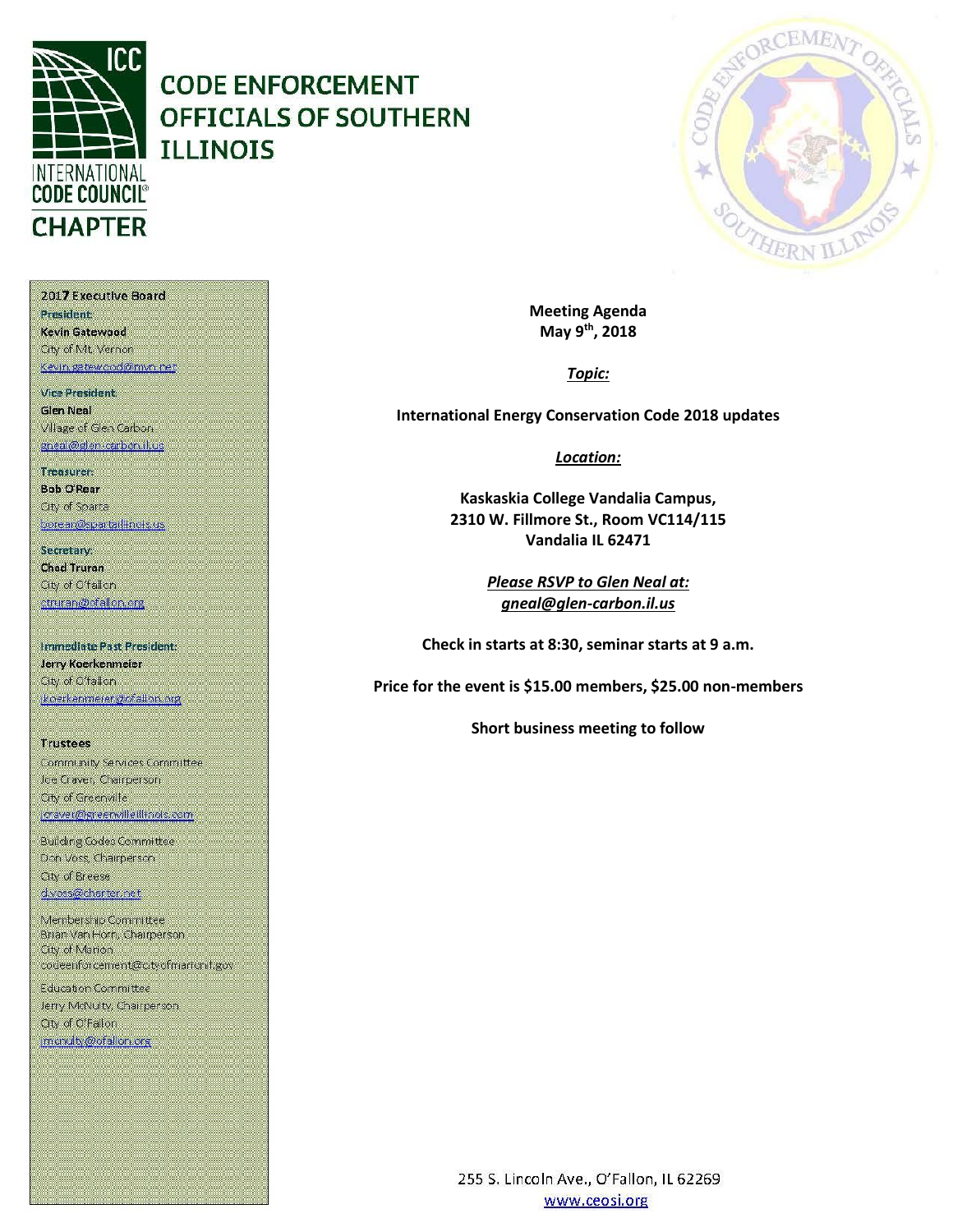

### **CODE ENFORCEMENT OFFICIALS OF SOUTHERN TLLTNOTS**

### **Description**

**The presentation will cover 2018 changes to the International Energy Conservation Code (IECC). We will cover the changes to the commercial as well as residential provisions of the IECC, focusing specifically on the systems and lighting sections. After the presentation, there will be a Q&A and discussion session.** 

### **Bio**

**Ryan Siegel is a Building Energy Specialist at the Smart Energy Design Assistance Center (SEDAC). Since coming to SEDAC, he has helped clients improve the energy efficiency of their facilities, identifying over 2.8 million kWh and \$250,000 of savings potential. In his work for the Illinois Energy Conservation Code Training Program, Ryan is instrumental in interpreting code provisions, answering questions for clients, and creating course content and workshops. Prior to coming to SEDAC, Ryan was the Campus Energy & Sustainability Coordinator at Eastern Illinois University since 2002. During this time, Ryan oversaw energy efficiency improvements to the tune of \$80 million along with nearly \$1 million in energy efficiency rebates. He also oversaw the campus recycling program as well as energy conservation and Utility Auxiliary Enterprise in connection with the Renewable Energy Center. Ryan received a B.S. in Business from Eastern Illinois University in 2006 and is currently pursuing his MBA. He became a Certified Energy Manager in 2012 and a Licensed Electrician in 2017.**

**Sumi Han is the Director of New Construction for SEDAC. She manages the Illinois Energy Conservation Code Training Program, and develops a series of workshops, webinars and online training modules. She also creates energy efficiency fact sheets and materials for other SEDAC programs. Sumi has both technical and educational expertise. She has taught courses on lighting for the school of architecture at the University of Illinois. Sumi has been a US Green Building Council LEED Accredited Professional since 2006 and a Lighting Certified Professional (the National Council on Qualifications for the Lighting Professions) since 2001. In addition, Sumi has been an International Association of Lighting Designers Associate since 2008. She has an M.S. in Lighting from Lighting Research Center, Rensselaer Polytechnic Institute; an M.A. in Art Education from UIUC; and an M.E. in City Planning from Hongik University, Seoul, Korea.**

2017 Executive Board President

Kevin Gatewood City of Mt. Vernon Kevin gatewood@nivn.net

Vice President **Glen Neal** Village of Glen Carbon gneal@glen-carbon.il.us

Treasurer:

**Bob O'Rear Oty of Sparta** borear@spartaillinois.us

Secretary: **Chad Truran** City of O'fallon ctruran@ofallon.org

Immediate Past President: Jerry Koerkenmeier City of O'fallon jkoerkermerer@ofallon.org

**Trustees** 

Community Services Committee Joe Craver, Chairperson City of Greenville joraver@greenvilleillinois.com

**Building Codes Committee** Don Voss, Chairperson. City of Breese d.voss@charter.net

Membership Committee Brian Van Horn, Chairperson City of Marion codeenforcement@cityofmarionil.gov

**Education Committee** Jerry McNulty, Chairperson. City of O'Fallon imenuity@ofallon.org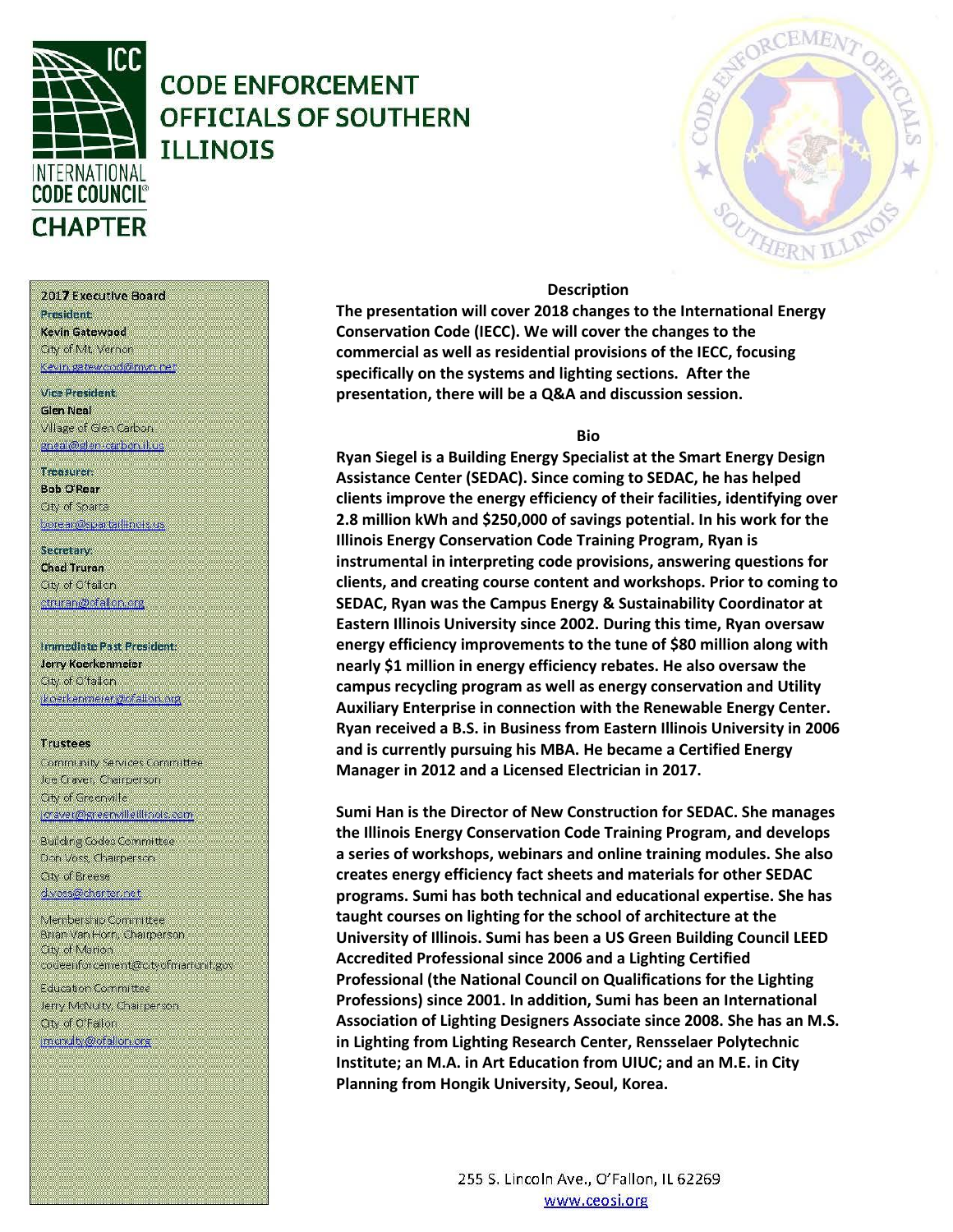

# **CODE ENFORCEMENT OFFICIALS OF SOUTHERN ILLINOIS**



**Meeting Agenda May 9th, 2018 Order of Business**

**Call to Order**

Kevin Gatewood City of Mt. Vernon Kevin gatewood@mvn.net **Vice President. Glen Neal** Village of Glen Carbon

2017 Executive Board

gneal@glen-carbon.il.us

Treasurer: **Bob O'Rear** 

**President** 

Oty of Sparta borear@spartaillinois.us

Secretary: **Chad Truran** City of O'fallon. ctruran@ofallon.org

Immediate Past President: Jerry Koerkenmeier City of O'fallon (koerkenmerer@ofallon.org)

**Trustees** Community Services Committee Joe Craver, Champerson City of Greenville joraver@greenvilleillinois.com

**Building Codes Committee** Don Voss, Chairperson. City of Breese d.voss@charter.net

Membership Committee Brian Van Horn, Chairperson City of Marion codeenforcement@cityofmarionil.gov

**Education Committee** Jerry McNulty, Chairperson. City of O'Fallon imenulty@ofallor.org

1) Introductions & Opening Remarks 2) Officers Roll Call: President Gatewood-Vice President Neal-Treasurer O'Rear-Secretary Truran-Trustee Craver-Trustee McNulty-Trustee Van Horn-Trustee Voss-3) Pledge of Allegiance 4) Recognition of Guests & New Members— 5) Members introduction (State your name, Community and Position) 6) Education-7) Approval of prior meeting minutes— 8)Treasurers Report Bob O'Rear— 9) Membership Report— 10) Community Report— 11) Building Codes Report— 12) ICC Update— 13) ICCA Update— 14) Old Business— 15) New Business—

16) Community Chat—

17) Adjourn—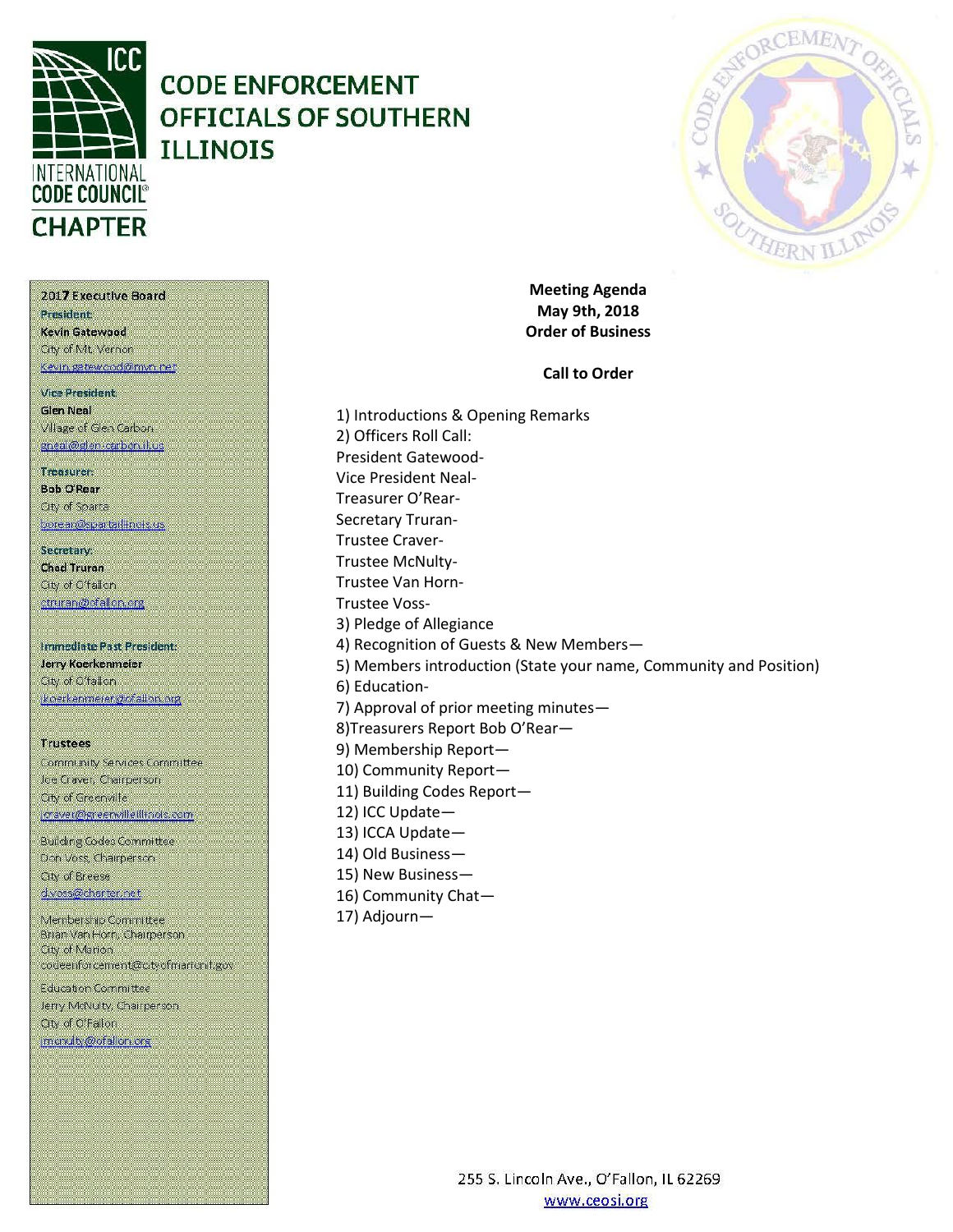

# **CODE ENFORCEMENT** OFFICIALS OF SOUTHERN **ILLINOIS**



**Prior Meeting minutes** March 14th, 2018

### **Call to Order**

1) Introductions & Opening Remarks-2) Officers Roll Call: President Gatewood-Present Vice President Neal-Present Treasurer O'Rear-Present **Secretary Truran-Absent Trustee Craver-Present Trustee McNulty-Present Trustee Van Horn-Present** Trustee Voss-Absent 3) Pledge of Allegiance 4) Recognition of Guests & New Members--None 5) Members introduction (State your name, Community and Position) 6) Education- Next meeting co-sponsored by EPA for IECC 2015 updates, Following meeting building in flood plains 7) Approval of prior meeting minutes - Motion Bob, 2<sup>nd</sup> Glen 8) Treasurers Report Bob O'Rear - Motion Joe Craver, 2<sup>nd</sup> Rick Wilson 9) Membership Report-No Report 10) Community Report-No Report 11) Building Codes Report- No Report 12) ICC Update-No Report 13) ICCA Update-See attached handout 14) Old Business- CEOSI members to stay in touch with their local schools to educate them of our industry. Monroe County looking for info on approved builder lists & shoddy works list. Sparta licensing program \$50.00 annual fee helping to alleviate problem. Glen Neal motion to give \$50.00 towards Roger Werts wife's foundation Second Randy Tedesco. Officers elections coming up, looking for volunteers for Vice President, Secretary & Trustee positions. Roofing License

Adjourn; motion Brian Van Horn, second Glen Neal, passed

255 S. Lincoln Ave., O'Fallon, IL 62269 www.ceosi.org

President Kevin Gatewood City of Mt. Vernon Kevin gatewood@mvn.net

2017 Executive Board

Viro Prosident **Glen Neal** Village of Glen Carbon gneal@glen-carbon.il.us

#### Treasurer:

**Bob O'Rear** Oty of Sparta borear@spartaillinois.us

Secretary: **Chad Truran** City of O'fallon. ctruran@ofallon.org

Immediate Past President: Jerry Koerkenmeier City of O'fallon (koerkenmerer@ofallon.org)

**Trustees** 

Community Services Committee Joe Craver, Champerson City of Greenville joraver@greenvilleillinois.com

**Building Codes Committee** Don Voss, Chairperson. City of Breese d.voss@charter.net

Membership Committee Brian Van Horn, Chairperson. City of Marion codeenforcement@cityofmarionil.gov

**Education Committee** Jerry McNulty, Chairperson. City of O'Fallon imenuity@ofallon.org